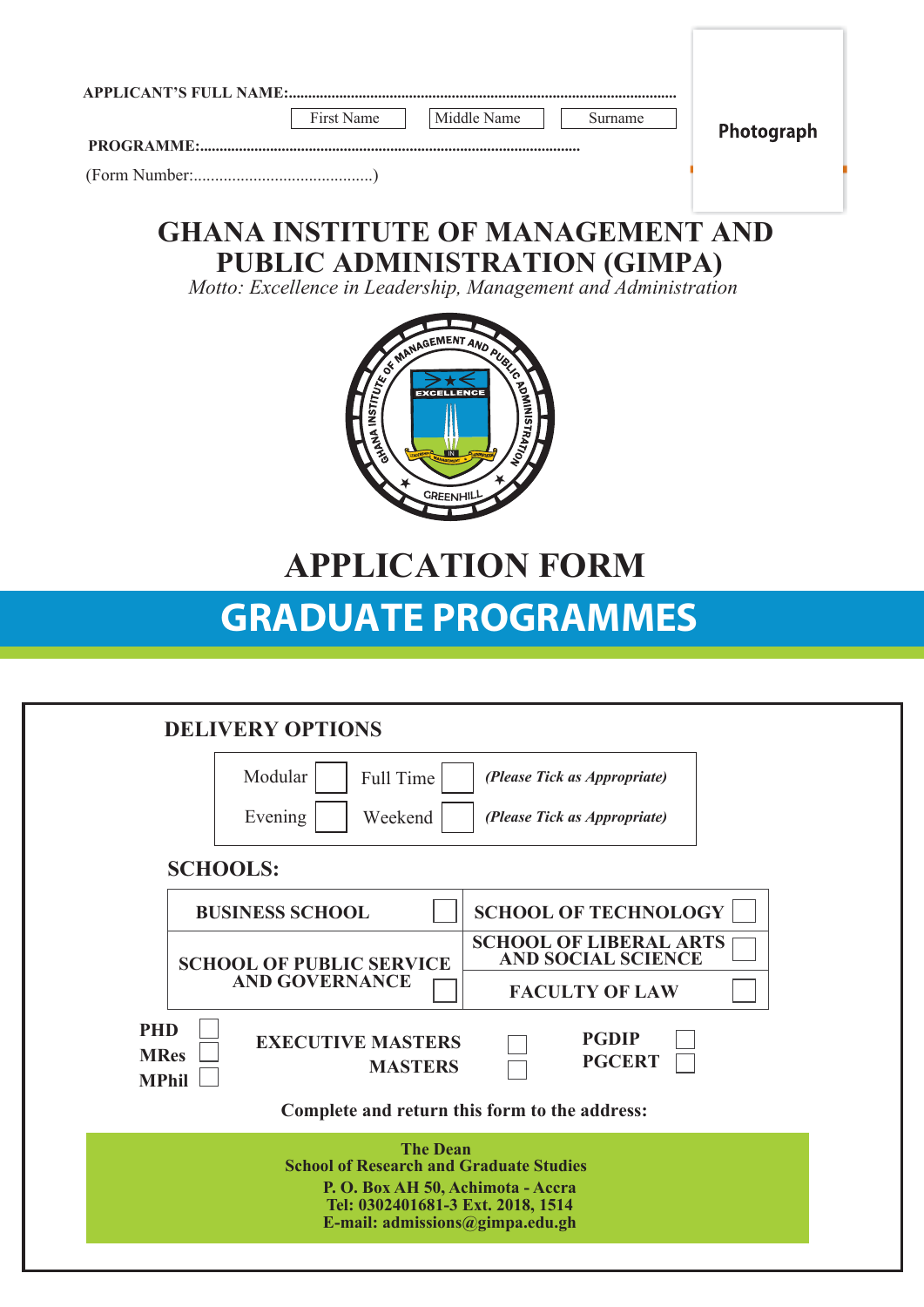## **DOCTOR OF PHILOSOPHY (Ph.D)**

### **Options:**

 Marketing Human Resource Management Management Supply Chain Management Accounting Finance Public Administration and Policy Studies

# **MASTER OF RESEARCH (MRES.)**

#### **Options:**

 Marketing Management Accounting Finance Supply Chain Management

# **MASTER OF PHILOSOPHY (MPhil)**

### **Options:**

 Master of Philosophy in Public Administration Master of Philosophy in Development Finance MPhil in Management Information Systems MPhil in Information and Communication Technology

## **EXECUTIVE MASTERS**

### **Options:**

 Executive Masters in Governance & Leadership (EMGLE) Executive Masters in Public Administration (EMPAE) Executive Masters in Business Administration (EMBA)

# **MASTERS Options:**

**(MBA)** Marketing Human Resource Management Finance Accounting & Taxation Supply Chain Management

 Project Management Agri Business Management Healthcare Management Real Estate Management Environmental Management

## **(M/A)**

 Master of Public Administration Master of Development Management Master of Arts in International Relations and Diplomacy

## **(Msc) Options:**

 MSc in Management Information Systems MSc in Information and Communication Technology MSc Environmental Studies and Policy

### **POSTGRADUATE DIPLOMA PROGRAMMES Options:**

 Post- graduate Diploma in Business Administration (DBA) Post- graduate Diploma in Management Information **Systems**  Post- graduate Diploma in Information and Communication Technology Post-graduate Diploma in Public Administration (DPA) Post-graduate Diploma in Monitoring and Evaluation Post-graduate Diploma in Occupational Health and Environmental Safety Management (DOSHEM)

# **POSTGRADUATE CERTIFICATE PROGRAMMES**

### **Options:**

 Post- graduate Certificate in Business Administration (CBA) Post-graduate Certificate in Public Administration (DPA) Masters in Regional Integration and African Development Master of Governance and Leadership

# **FOR FURTHER ENQUIRES, KINDLY CONTACT THE RESPECTIVE CAMPUSES ON THE TELEPHONE NUMBERS BELOW:**

#### **ACCRA**:

## **SCHOOL OF RESEARCH AND GRADUATE STUDIES: 0302401681-3(Ext: 1130/1042) Email**: admissions@gimpa.edu.gh

**ACADEMIC AFFAIRS DIRECTORATE: 0302401681-3(Ext: 1091/1514)**

**BUSINESS SCHOOL:0547885139 0302401681-3(Ext: 2101)**

**SCHOOL OF TECHNOLOGY: 0302401681-3 (Ext: 1043/2076)** 

#### **SCHOOL OF PUBLIC SERVICE AND GOVERNANCE : 0302401681-3(Ext: 2250/ 2074)**

**SCHOOL OF LIBERAL ARTS AND SOCIAL SCIENCES: 0302401681-3(Ext: 1496)**

**KUMASI: 0506024160**

**TEMA: 0506024162** 

**TAKORADI: 0506024161**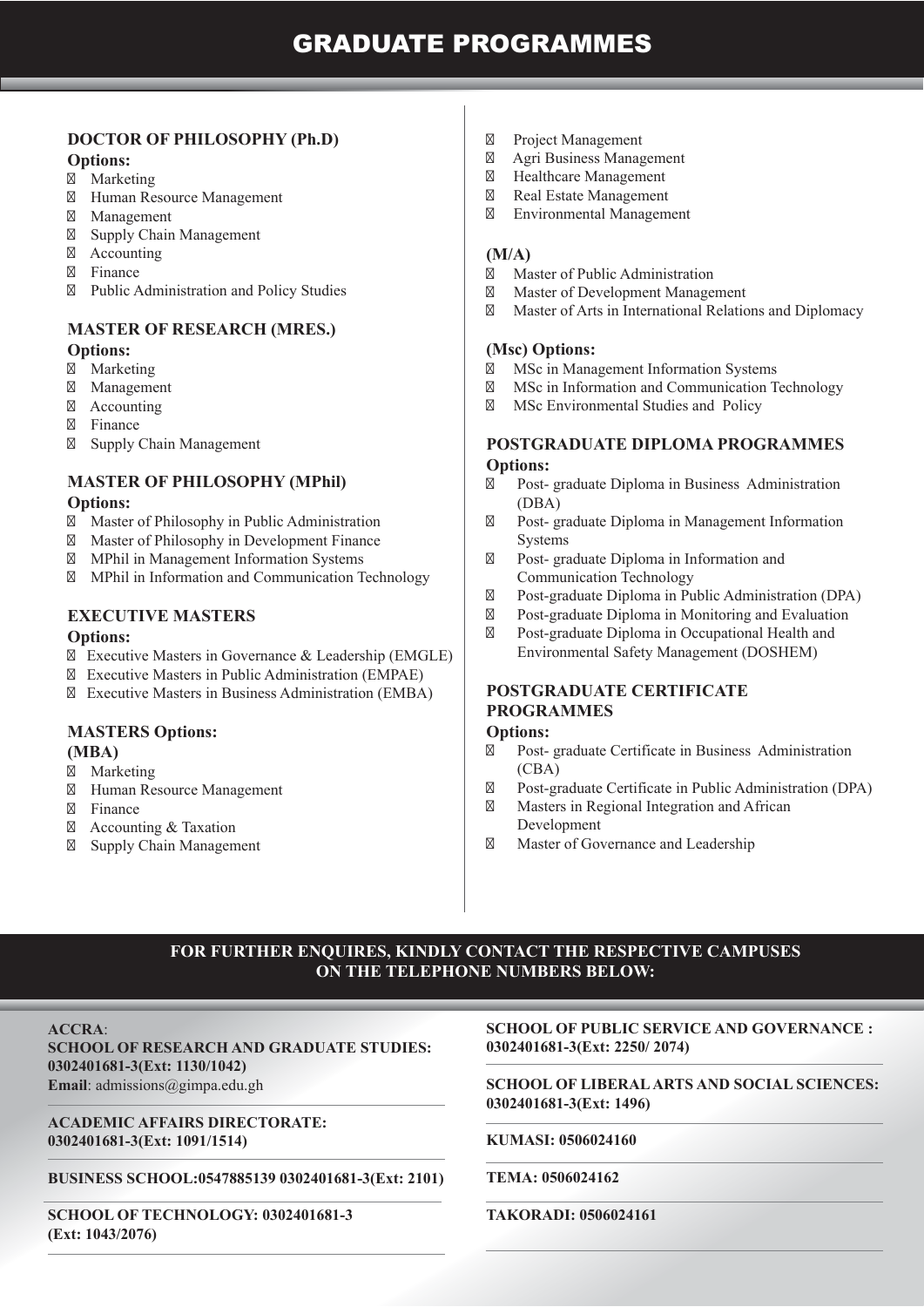#### **NOTE:**

- **1). Application Fee is GH¢ 200.00 for Masters and GH¢ 400.00 for Ph.D.**
- **2). Applicants should pay to ECOBANK Account Number: 0380014426245701. 3). Fee for FOREIGN Applicants is USD \$120.00 for Masters and USD \$200.00 for Ph.D.**
- **Applicants should pay to US Dollar Account: 038-2014426245703, Account Branch:Westland**

| <b>PROGRAMME:</b>                                                                                                                                                                                                                                                           |                                                                   |                             |
|-----------------------------------------------------------------------------------------------------------------------------------------------------------------------------------------------------------------------------------------------------------------------------|-------------------------------------------------------------------|-----------------------------|
|                                                                                                                                                                                                                                                                             |                                                                   |                             |
| <b>SPECIALIZATION:</b> SPECIALIZATION:                                                                                                                                                                                                                                      |                                                                   |                             |
| <b>CAMPUS</b> (please tick one)<br>[ ] Accra [ ] Tema                                                                                                                                                                                                                       | [ ] Kumasi<br>[ ] Takoradi                                        |                             |
| Proposed Entry Date (mmyy)                                                                                                                                                                                                                                                  |                                                                   |                             |
| $\overline{2}$ .<br>About You                                                                                                                                                                                                                                               |                                                                   |                             |
| Title Mr./Mrs. etc <u>First Name</u>                                                                                                                                                                                                                                        | Middle Name                                                       | Surname                     |
|                                                                                                                                                                                                                                                                             |                                                                   |                             |
|                                                                                                                                                                                                                                                                             |                                                                   |                             |
|                                                                                                                                                                                                                                                                             |                                                                   |                             |
| 3 <sub>1</sub><br>Contact<br>Address for correspondence<br>the control of the control of the control of the control of the control of the control of<br>the control of the control of the control of the control of the control of the control of<br>Country <u>example</u> | <b>Attach copy</b><br>Telephone Number<br>E-mail Address          |                             |
| Academic Achievements<br>4.                                                                                                                                                                                                                                                 |                                                                   |                             |
| Undergraduate and Postgraduate Qualification(s)<br><b>Name of Institution &amp; Location</b><br>From<br>T <sub>0</sub><br>GIMPA, Achimota<br>mm/yy mm/yy                                                                                                                    | <b>Subjects &amp; Grades</b><br>BSc Admin (1 <sup>st</sup> Class) | Qualifications<br>Marketing |
|                                                                                                                                                                                                                                                                             |                                                                   |                             |

1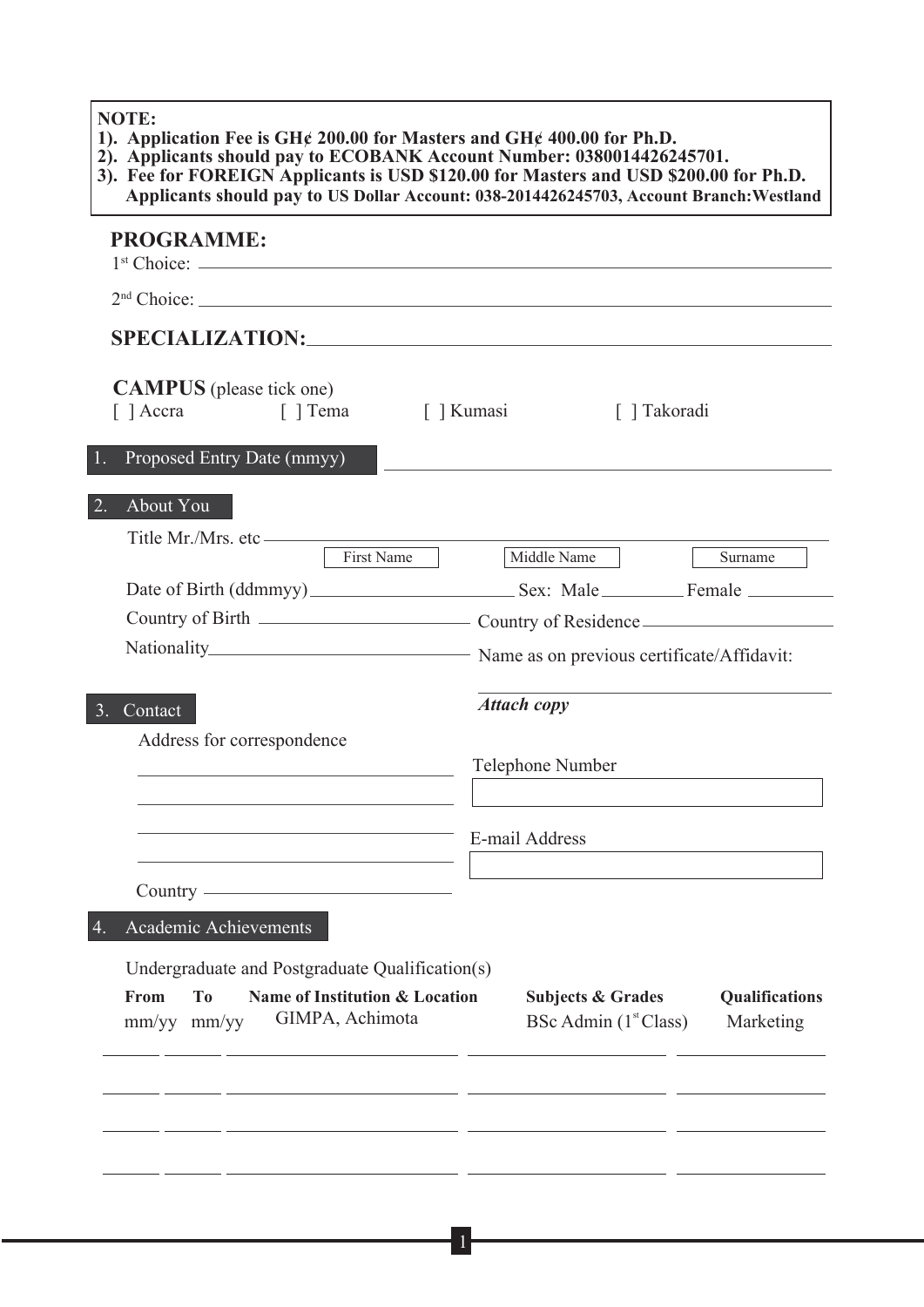#### 5. Professional Qualification

| From<br>mm/yy | To<br>mm/yy | Name of Institution & Location<br>GIMPA, Achimota | Programme |
|---------------|-------------|---------------------------------------------------|-----------|
|               |             |                                                   |           |
|               |             |                                                   |           |

## 6. EMPLOYMENT HISTORY (include a current CV or Resume)

Name of current employer:

Job Title/Position:

٦

I

Employer's Address:

## RESEARCH EXPERIENCE (for Ph.D, Master of Science, Master of Philosophy and Master of Research options only).

Give a brief outline of Research undertaken.

# **Title of Research, Description and Duration You may also submit a Research Proposal of not more than 5000 words**

# **PLEASE TYPE YOUR ANSWER ON A SEPARATE SHEET AND ATTACH TO APPLICATION**

# 8. Why do you want to join the GIMPA Programme? Your essay should cover the following:

- (a) Explain your principal reasons for wishing to join the programme;
- (b) Describe your career aspirations in the next decade;
- (c) Describe the contribution you will make to the programme when admitted; and
- (d) State if you will be sponsored and indicate the value you will add to your sponsoring organisation.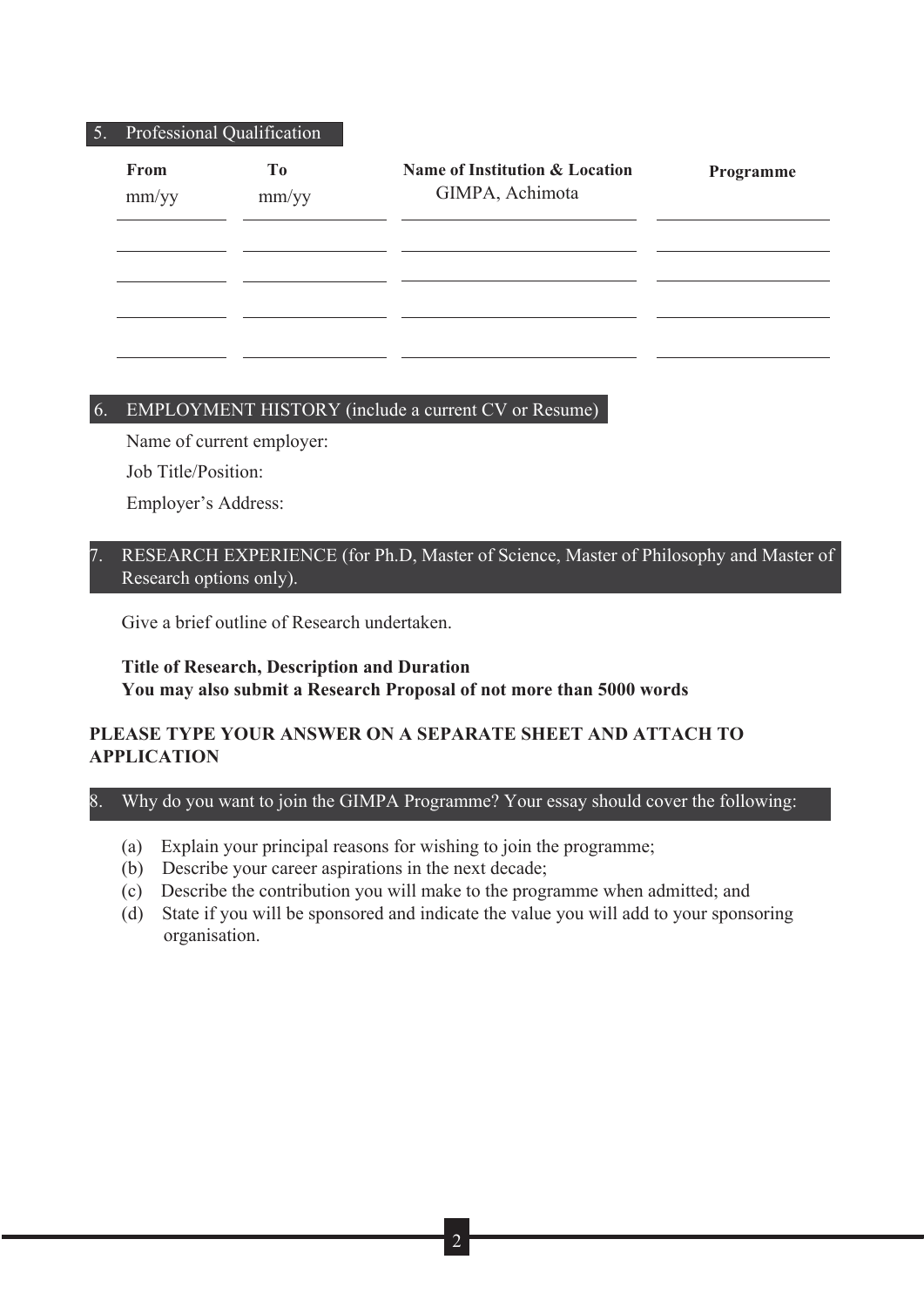# **REFEREES**

Please choose three referees who have direct knowledge of your intellectual ability and/or your professional skills. If you have left further or higher education within the last five years, you should offer at least one academic reference and one employment-related reference. Otherwise you should offer two employment-related references. References from personal friends or relatives are not acceptable. Each referee should complete one reference form, seal it in an envelope, sign across the seal to ensure confidentiality, and then return it to you before you submit your application.

| <b>FIRST REFEREE</b>  | <b>SECOND REFEREE</b> | THIRD REFEREE         |
|-----------------------|-----------------------|-----------------------|
| Relationship to you:  | Relationship to you:  | Relationship to you:  |
| Name of Organisation: | Name of Organisation: | Name of Organisation: |
| Telephone Number:     | Telephone Number:     | Telephone Number:     |
| Email Address:        | Email Address:        | Email Address:        |
|                       |                       |                       |

#### **Declaration**

I sign to confirm that the details I have given in this application are correct, that I have included all the documents required.

Signature Date Date

#### **Checklist**

Please staple your recent passport-sized photograph (3 copies) to your application form. All applicants will be treated on equal grounds irrespective of sex, religion, ethnicity, marital status or physical ability.

#### **Please tick when you have enclosed:**

- 
- one application form and CV<br>• three passport-sized photographs
- two references sealed in their envelopes
- one stamped self-addressed envelope
- application fee receipt. payment of downloaded form should be made either at **Ecobank: Ghana Cedis Account: 038-0014426245701 US Dollar Account: 038-2014426245703 Account Branch: Westland**

• original academic transcripts and certified true copy of Certificate(s)

**Your application cannot be processed until we have received all of these items.**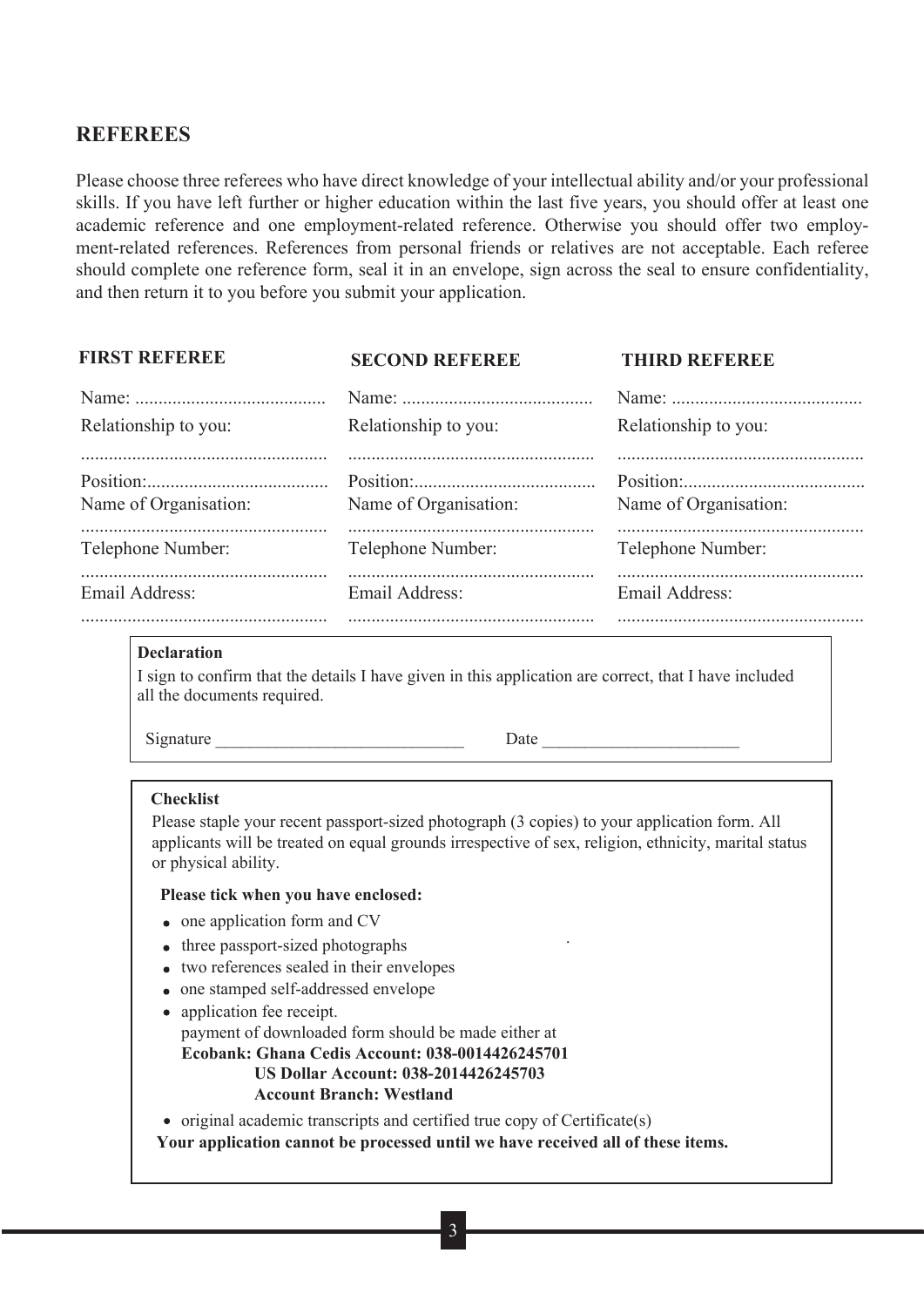## **GHANA INSTITUTE OF MANAGEMENT AND PUBLIC ADMINISTRATION**

I. This section is to be completed by the applicant After filling out this section, please give this CONFIDENTIAL form to your Referee to complete

| <b>Applicant's Address</b>    |                                                                                                  |
|-------------------------------|--------------------------------------------------------------------------------------------------|
|                               |                                                                                                  |
| City/Country                  | Programme of Study                                                                               |
|                               |                                                                                                  |
| Date of Birth                 |                                                                                                  |
| Telephone Number:             | Fax Number                                                                                       |
|                               |                                                                                                  |
| E-mail:                       |                                                                                                  |
|                               | I hereby authorize the appropriate person to provide the information requested in this document. |
| <b>Applicant's Signature:</b> | Date:                                                                                            |

# **Please complete this form as soon as possible and return to: The Dean, School of Research and Graduate Studies P. O. Box AH 50, Achimota Tel.: 401681-3 Ext. 2018, 1091 or 1514 Fax: 405805 E-mail: admissions@gimpa.edu.gh**

 $\_$  ,  $\_$  ,  $\_$  ,  $\_$  ,  $\_$  ,  $\_$  ,  $\_$  ,  $\_$  ,  $\_$  ,  $\_$  ,  $\_$  ,  $\_$  ,  $\_$  ,  $\_$  ,  $\_$  ,  $\_$  ,  $\_$  ,  $\_$  ,  $\_$  ,  $\_$  ,  $\_$  ,  $\_$  ,  $\_$  ,  $\_$  ,  $\_$  ,  $\_$  ,  $\_$  ,  $\_$  ,  $\_$  ,  $\_$  ,  $\_$  ,  $\_$  ,  $\_$  ,  $\_$  ,  $\_$  ,  $\_$  ,  $\_$  ,

only in the evaluation of the participant's admission and its confidentiality will be safeguarded.

#### **1. General Rating**

Please indicate your opinion of this applicant in the context in which you know him or her: Your assessment should be indicated in each case by ticking of the appropriate check box:

1.1 In your view, how does the applicant rate on the following personal characteristics:

#### **Motivation**

Very High ( ) High ( ) Above Average ( ) Average ( ) Below Average ( ) Low ( ) Very Low ( ) Not Known ( )

### **Self Discipline**

Very High ( ) High ( ) Above Average ( ) Average ( ) Below Average ( ) Low ( ) Very Low ( ) Not Known ( )

#### **Leadership**

Very High ( ) High ( ) Above Average ( ) Average ( ) Below Average ( ) Low ( ) Very Low ( ) Not Known ( )

#### **Self-Confidence**

Very High ( ) High ( ) Above Average ( ) Average ( ) Below Average ( ) Low ( ) Very Low ( ) Not Known ( )